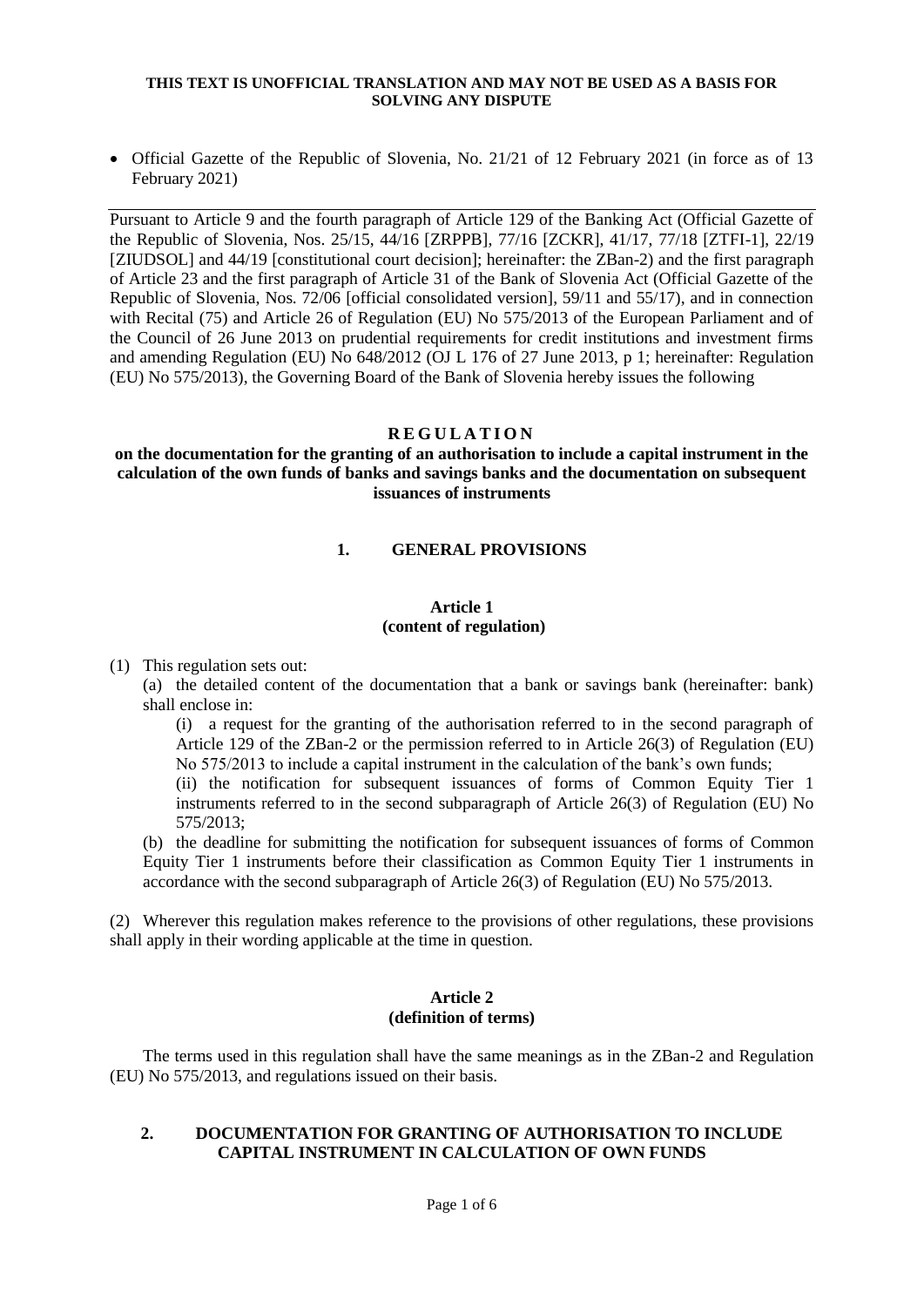# **Article 3 (general)**

(1) In accordance with the first subparagraph of Article 26(3) of Regulation (EU) No 575/2013 or the second paragraph of Article 129 of the ZBan-2, a bank shall obtain the prior authorisation of the competent authority for the inclusion of a capital instrument in the calculation of own funds, having regard for the procedure for making a decision on the granting of authorisations set out in Section 12.2 of the ZBan-2, unless explicitly stipulated otherwise by Regulation (EU) No 575/2013 or another regulation.

(2) The bank shall enclose the information set out in Article 4 of this regulation in the request for the granting of an authorisation to include a capital instrument in the calculation of own funds.

(3) A bank that is classed as a less significant credit institution in accordance with Article 6(4) of Council Regulation (EU) No 1024/2013 of 15 October 2013 conferring specific tasks on the European Central Bank concerning policies relating to the prudential supervision of credit institutions (OJ L 287 of 29 October 2013, p 63) shall act in accordance with Section 3 of this regulation in connection with subsequent issuances of forms of Common Equity Tier 1 instruments in accordance with the second subparagraph of Article 26(3) of Regulation (EU) No 575/2013.

# **Article 4 (content of request for granting of authorisation)**

(1) The request for the granting of an authorisation to include a capital instrument in the calculation of own funds referred to in the second paragraph of Article 3 of this regulation shall contain the following:

(a) the basic documentation (contract, prospectus or other) related to the issuance of the capital instrument;

(b) the amount and date of the planned issuance of the capital instrument for inclusion in the calculation of own funds, the impact on capital ratios set out in Article 92 of Regulation (EU) No 575/2013, and a description of the purpose of the bank's recapitalisation;

(c) an indication of the category of own funds and the level of inclusion of the capital instrument (individual and/or consolidated basis);

(d) an indication of the holder of the capital instrument where known, or an indication of the potential holder or types of potential holders (e.g. institutional investors) of the specific capital instrument;

(e) a summary of the main features of the capital instrument on the basis of the prescribed template set out in Annex II of Commission Implementing Regulation (EU) No 1423/2013 of 20 December 2013 laying down implementing technical standards with regard to disclosure of own funds requirements for institutions according to Regulation (EU) No 575/2013 of the European Parliament and of the Council (OJ L 355 of 31 December 2013);

(f) an illustration that the conditions set out in Articles 28, 52 or 63 of Regulation (EU) No 575/2013 have been met, including the relevant conditions set out in regulatory and implementing technical standards or other regulations referred to in Article 9 of the ZBan-2;

(g) a description of the accounting treatment of the specific capital instrument, together with an auditor's opinion of its eligibility;

(h) the calculation of the bank's own funds and capital requirements, including capital buffers, as at the final day of the month before the request for the granting of the authorisation was filed, including the amount and composition of own funds by individual categories and elements, unless the bank has already submitted the information in question to the competent authority for the aforementioned date;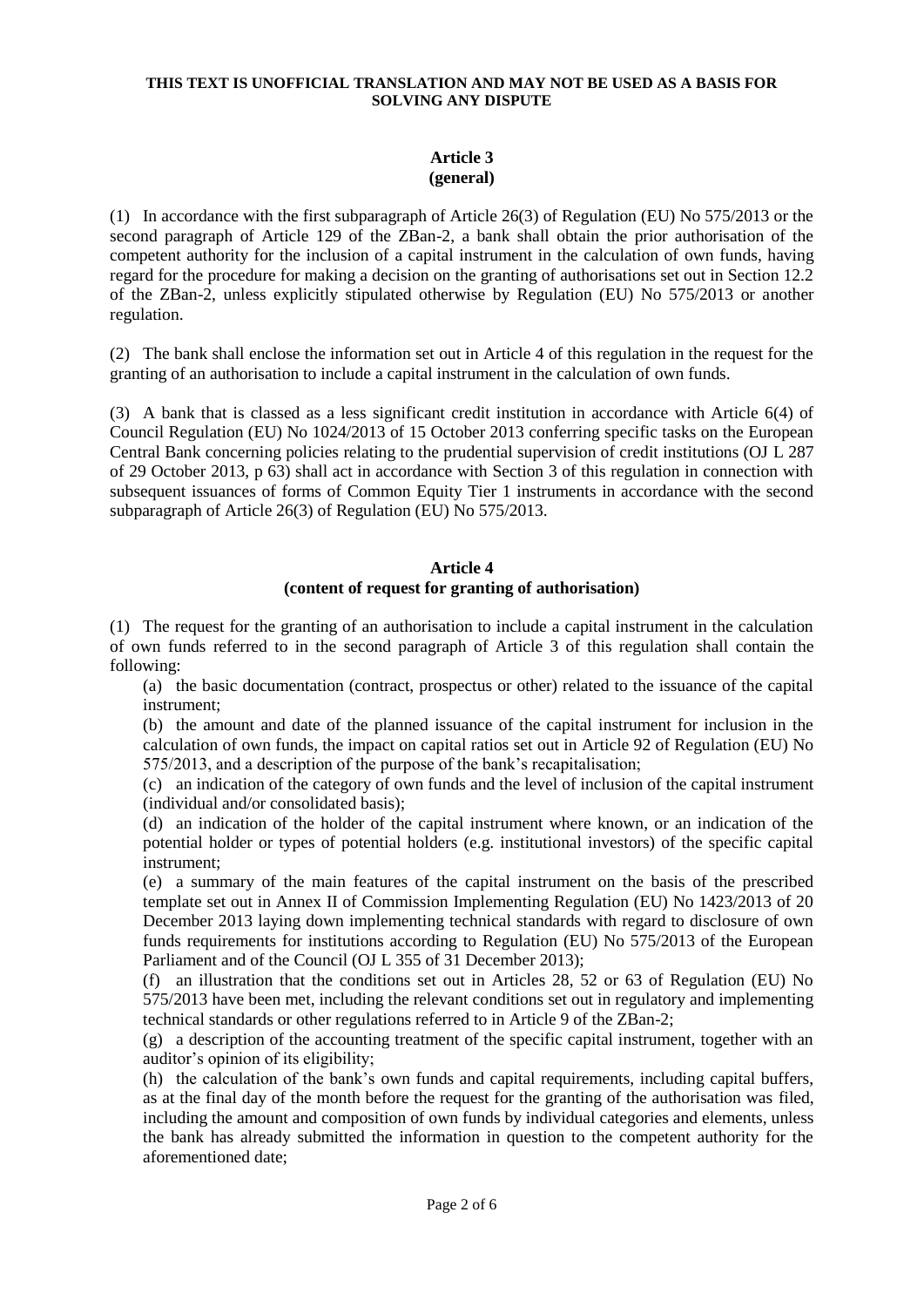(i) a projection of the calculation of the bank's own funds and capital requirements, including capital buffers, for the period of the next three years, and its business strategy, including a projection of the statement of financial position, the income statement and the statement of comprehensive income as defined in the Regulation on the books of account and annual reports of banks and savings banks (Official Gazette of the Republic of Slovenia, Nos. 69/17, 73/19 and 164/20);

(j) the consent of the bank's management and supervisory bodies with regard to the issuance of the capital instrument;

(k) the provisions of the articles of association and restrictions with regard to the issuance of the capital instrument;

(l) a brief substantive and timing description of the additional authorisations and consents that the bank must obtain in connection with the issuance of the specific capital instrument on the basis of the legislation governing the market in financial instruments;

(m) other facts and circumstances that could have an impact on the fulfilment of the conditions for obtaining the authorisation to include the capital instrument in the calculation of the bank's own funds;

(n) a declaration by the bank's management body that the bank did not and will not directly or indirectly fund the acquisition of ownership of the capital instrument, and/or the submission of other evidence of the holders' funding of the acquisition of ownership of capital instruments for the purposes of the requirements under point (b) of Article 28(1), point (c) of Article  $52(1)$  and point (c) of Article 63 of Regulation (EU) No 575/2013;

(o) a declaration by the bank's management body that in connection with the capital instrument there are no additional contracts, agreements or arrangements that could affect or cause the capital instrument to not meet the conditions or alter the economic effects of the instrument, as stipulated in Article 79a of Regulation (EU) No 575/2013.

(2) For the inclusion of an Additional Tier 1 instrument in the calculation of own funds, the request for the granting of an authorisation referred to in the second paragraph of Article 3 of this regulation shall contain the following in addition to the information referred to in the first paragraph of this article:

(a) detailed analysis of the expected amount of Common equity Tier 1 items that would be generated if the principal amount of the Additional Tier 1 instruments were fully written down or converted as stipulated in Article 54(3) of Regulation (EU) No 575/2013, having regard for all foreseeable charges related to the instruments at the time of their write-down or conversion;

(b) detailed analysis of the write-up of the Additional Tier 1 instrument following the temporary write-down of the principal as stipulated in point (e) of Article 21(2) of Commission Delegated Regulation (EU) No 241/2014 of 7 January 2014 supplementing Regulation (EU) No 575/2013 of the European Parliament and of the Council with regard to regulatory technical standards for own funds requirements for institutions (OJ L 74 of 14 March 2014, p 8);

(c) where the Additional Tier 1 instruments have been issued by a subsidiary undertaking established in a third country and for which the trigger level is calculated in accordance with the national law of that third country, a submission of an independent external legal opinion confirming that the legislation of the third country and the contractual provisions governing the instruments are at least equivalent to the requirements set out in Article 54 of Regulation (EU) No 575/2013, as stipulated by point (e) of Article 54(1) of Regulation (EU) No 575/2013.

(3) The bank shall submit the information referred to in the first and second paragraphs of this article on an individual and/or consolidated basis depending on the level of inclusion of the specific capital instrument in the calculation of own funds. Should the bank intend to include the specific capital instrument in the calculation of own funds on a consolidated basis, the provisions of the first and second paragraphs of this article shall apply *mutatis mutandis* to the submission of information.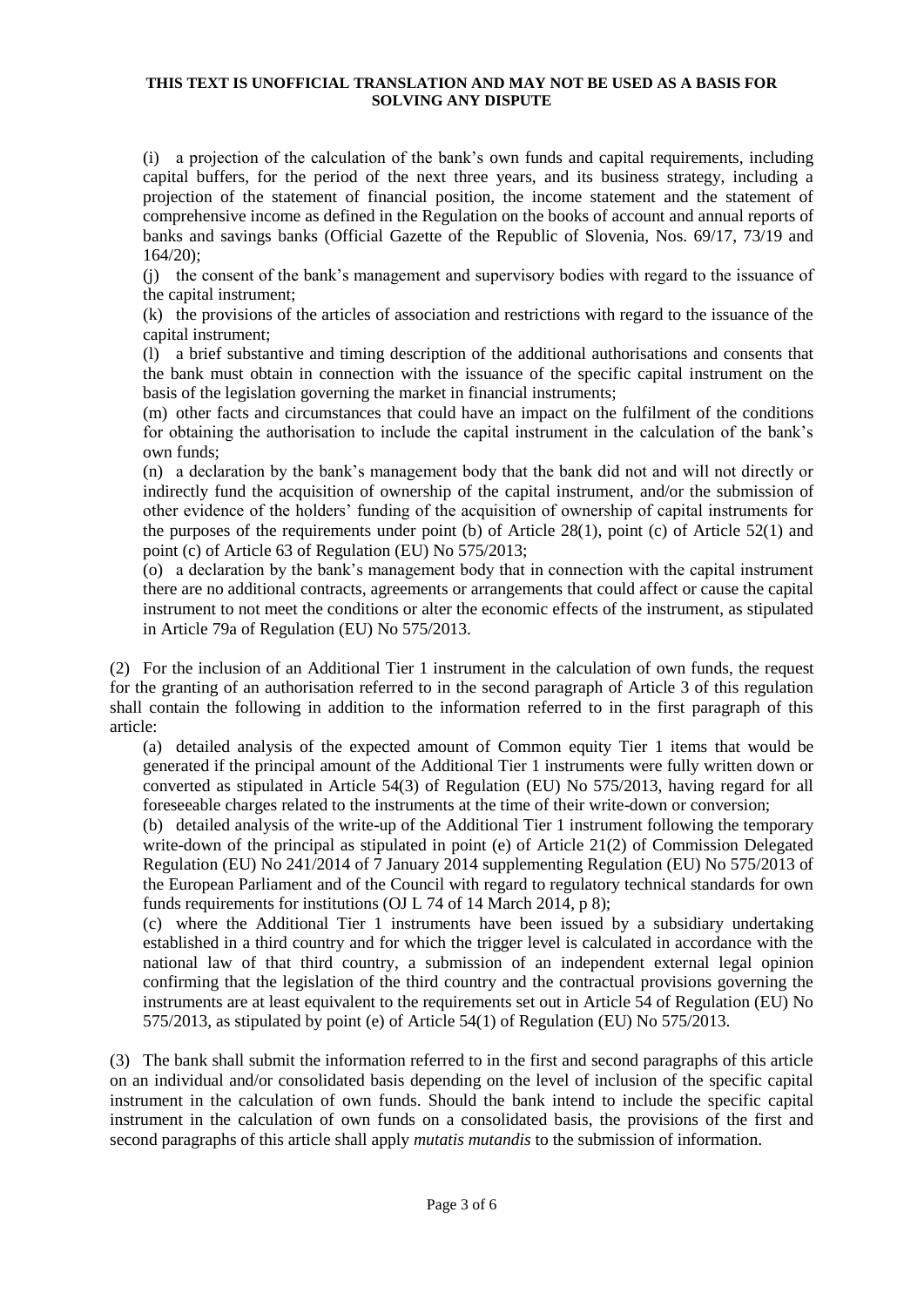(4) The bank shall submit the information referred to in point (f) of the first paragraph of this article on the following forms, which are an integral part of this regulation:

- (a) the CET1 form for Common Equity Tier 1 instruments;
- (b) the AT1 form for Additional Tier 1 instruments;
- (c) the T2 form for Tier 2 instruments.

(5) In addition to the documentation and information referred to in the first and second paragraphs of this article, the Bank of Slovenia may request additional information for the purposes of checking that the prescribed conditions for granting the authorisation to include a capital instrument in the bank's own funds calculation have been met.

(6) Within the framework of the procedure for making a decision on the request for the granting of the authorisation to include the capital instrument in the calculation of capital, the bank shall without delay send the competent authority any changes, additions or updates to the information, should there be changes or additions to the originally submitted information referred to in the first and second paragraphs of this article.

(7) When the procedure for making a decision on the request for the granting of the authorisation to include the capital instrument in the calculation of own funds is being conducted on the basis of a draft of the basic documentation referred to in point (a) of the first paragraph of this article, the bank shall submit the final version within five business days of its conclusion or entry into force. At the same time it shall submit a declaration by the bank's management body that the final version of the basic documentation referred to in point (a) of the first paragraph of this article does not differ from the originally submitted draft based on which the competent authority took the decision in the form of a granted authorisation to include the capital instrument in the calculation of capital, or in which it explains any differences from the originally submitted draft.

(8) Notwithstanding whether the bank has obtained the competent authority's authorisation to include a capital instrument in the calculation of own funds pursuant to the second paragraph of Article 129 of the ZBan-2, the competent authority may request that the bank amend or supplement individual provisions of the basic documentation referred to in point (a) of the first paragraph of this article should deviations from the required conditions for the bank's specific capital instrument be found in a subsequent procedure to review the quality of the bank's own funds instrument by the European Banking Authority pursuant to Article 80 of Regulation (EU) No 575/2013. After complying, the bank shall without delay submit evidence that the required conditions under point (f) of the first paragraph of Article 4 of this regulation have been met in the form of the prescribed form referred to in the fourth paragraph of this article.

# **3. DOCUMENTATION FOR SUBSEQUENT ISSUANCES OF FORMS OF COMMON EQUITY TIER 1 INSTRUMENTS AND DEADLINE FOR SUBMITTING NOTIFICATION**

# **Article 5**

# **(documentation for subsequent issuances of forms of Common Equity Tier 1 instruments)**

(1) For the purpose of assessing whether the conditions referred to in point (a) of the second subparagraph of Article 26(3) of Regulation (EU) No 575/2013 have been met in connection with the equivalence of the provisions governing previous and subsequent issuances of forms of Common Equity Tier 1 instruments, the bank shall submit the following documentation to the Bank of Slovenia:

(a) a declaration by the bank's management body that from the perspective of meeting the conditions under Article 28 of Regulation (EU) No 575/2013 and relevant regulations issued on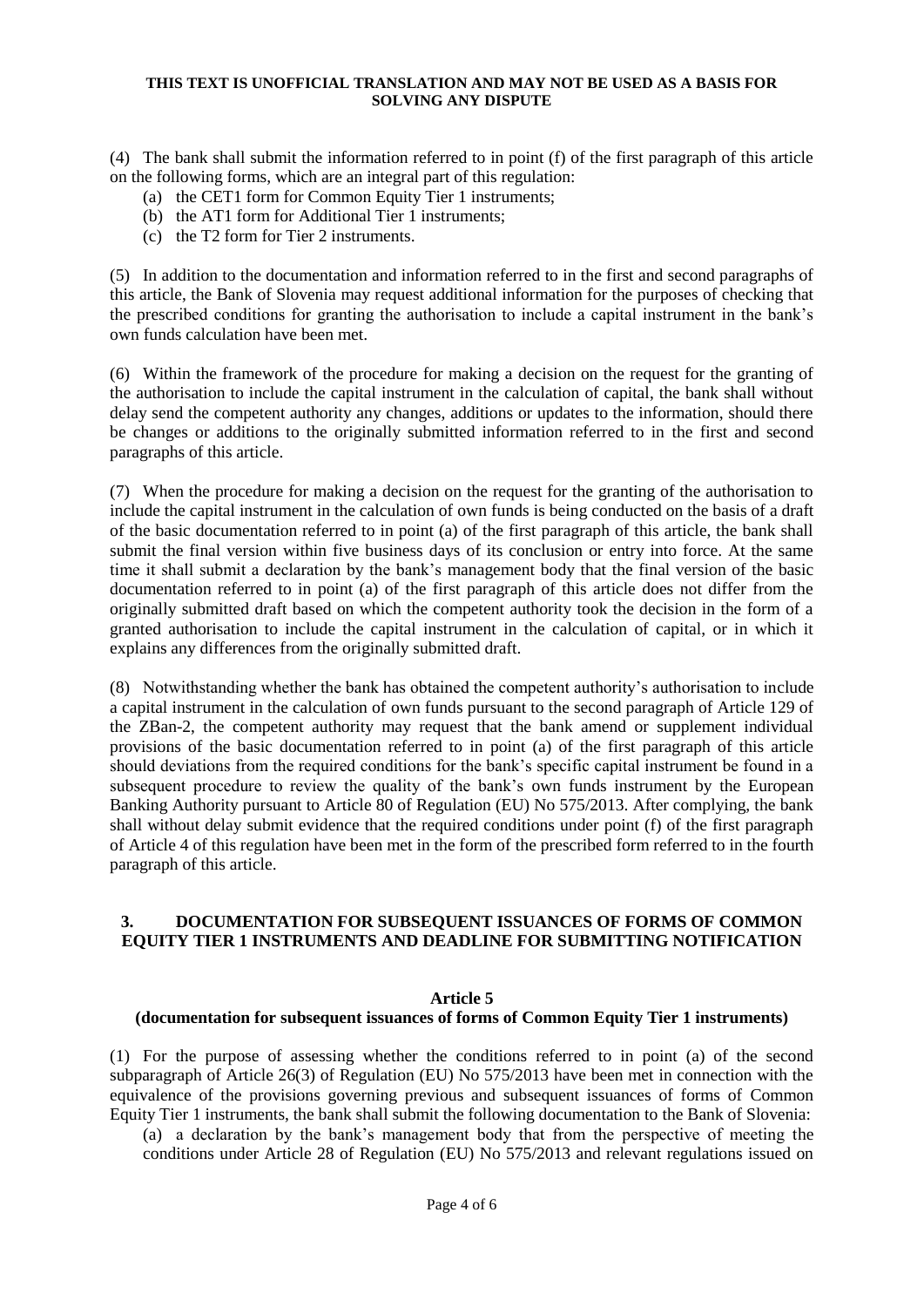its basis, there have been no changes to the content of the provisions governing subsequent issuances of forms of Common Equity Tier 1 instruments compared with the provisions governing previous issuances for which the bank received permission in accordance with Regulation (EU) No 575/2013;

(b) a declaration by the bank's management body that the bank did not and will not directly or indirectly fund the acquisition of ownership of the capital instrument, and/or the submission of other evidence of the holders' funding of the acquisition of ownership of capital instruments for the purposes of the requirement under point (b) of Article 28(1) of Regulation (EU) No 575/2013; (c) a declaration by the bank's management body that in connection with the capital instrument there are no additional contracts, agreements or arrangements that could affect or cause the capital instrument to not meet the conditions or alter the economic effects of the instrument, as stipulated in Article 79a of Regulation (EU) No 575/2013;

(d) evidence that the instrument is fully paid up;

(e) a description of the changes to the provisions governing subsequent issuances of forms of Common Equity Tier 1 instruments compared with the provisions governing previous issuances, and a self-assessment of these changes from the perspective of meeting the conditions under Article 28 of Regulation (EU) No 575/2013 and relevant regulations issued on its basis;

(f) a comparison between the wordings of the provisions governing subsequent and previous issuances of forms of Common Equity Tier 1 instruments in a form that makes the changes evident.

(2) For the purpose of the condition referred to in point (a) of the second subparagraph of Article 26(3) of Regulation (EU) No 575/2013, the provisions governing subsequent and previous issuances of forms of Common Equity Tier 1 instruments shall be deemed substantially the same if in the subsequent issuance there are no changes to the provisions relative to previous issuance that could affect the meeting of the conditions for Common Equity Tier 1 instruments.

(3) In addition to the documents referred to in the first paragraph of this article, for subsequent issuances of forms of Common Equity Tier 1 instruments the bank shall submit to the Bank of Slovenia information about the amount and date of the issuance, an indication of the holders of Common Equity Tier 1 instruments, and a description of the purpose of recapitalisation.

(4) In addition to the documentation referred to in the first paragraph of this article, the Bank of Slovenia may request that the bank submit additional information for the purposes of checking that the conditions referred to in point (a) of the third subparagraph of Article 26(3) of Regulation (EU) No 575/2013 have been met.

# **Article 6**

# **(deadline for submitting notification for subsequent issuances of forms of Common Equity Tier 1 instruments)**

(1) For the purposes of point (b) of the second subparagraph of Article 26(3) of Regulation (EU) No 575/2013 in connection with the timely official notification of the competent authority with regard to the subsequent issuance of forms of Common Equity Tier 1 instruments, the bank shall submit all of the documentation referred to in Article 5 of this regulation to the Bank of Slovenia at least 20 days before the date of the envisaged classification of the instruments as Common Equity Tier 1 instruments.

(2) Should the Bank of Slovenia determine that the subsequent issuance of forms of Common Equity Tier 1 instruments does not meet the conditions set out in Article 26(3) of Regulation (EU) No